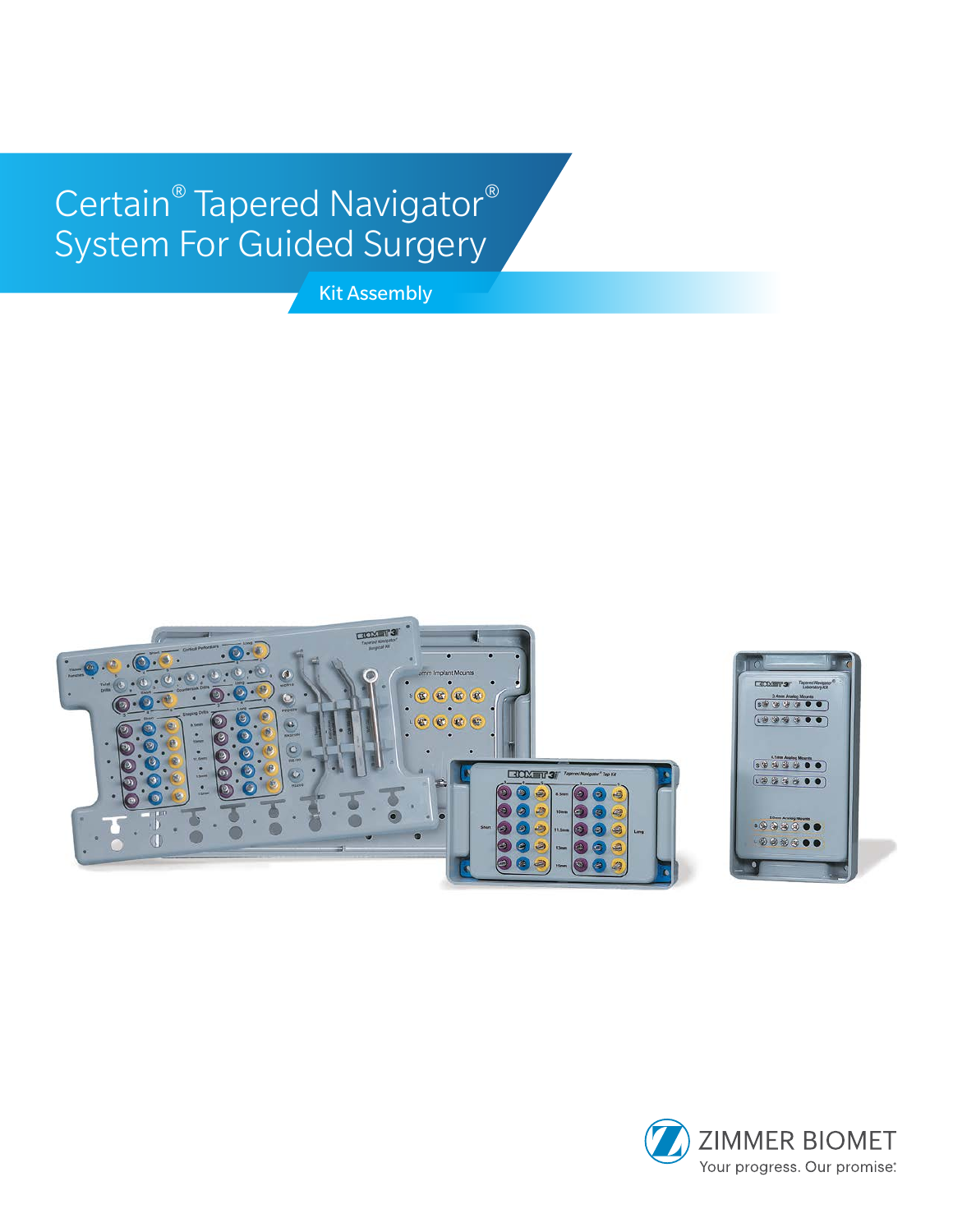### Kit Assembly Layout

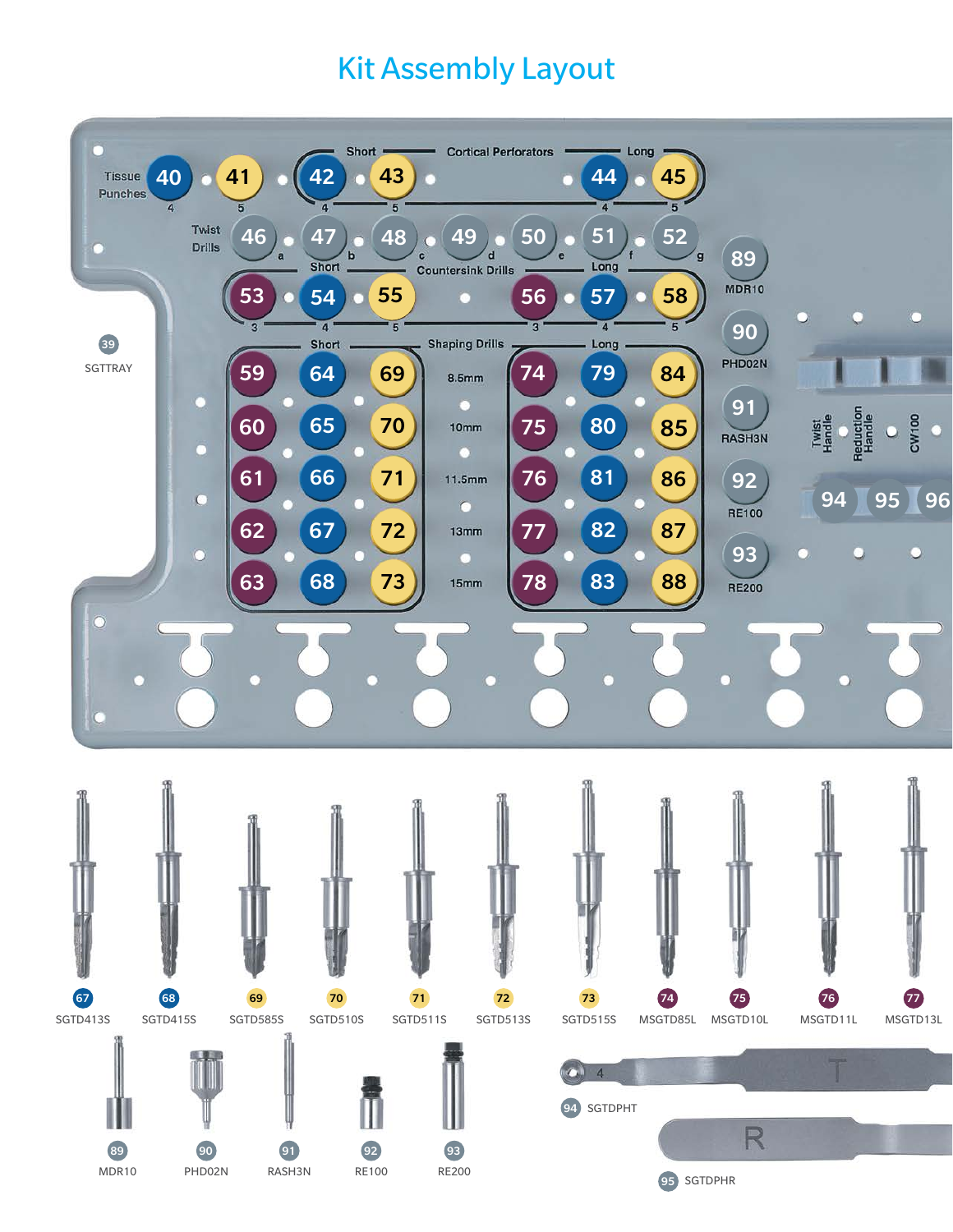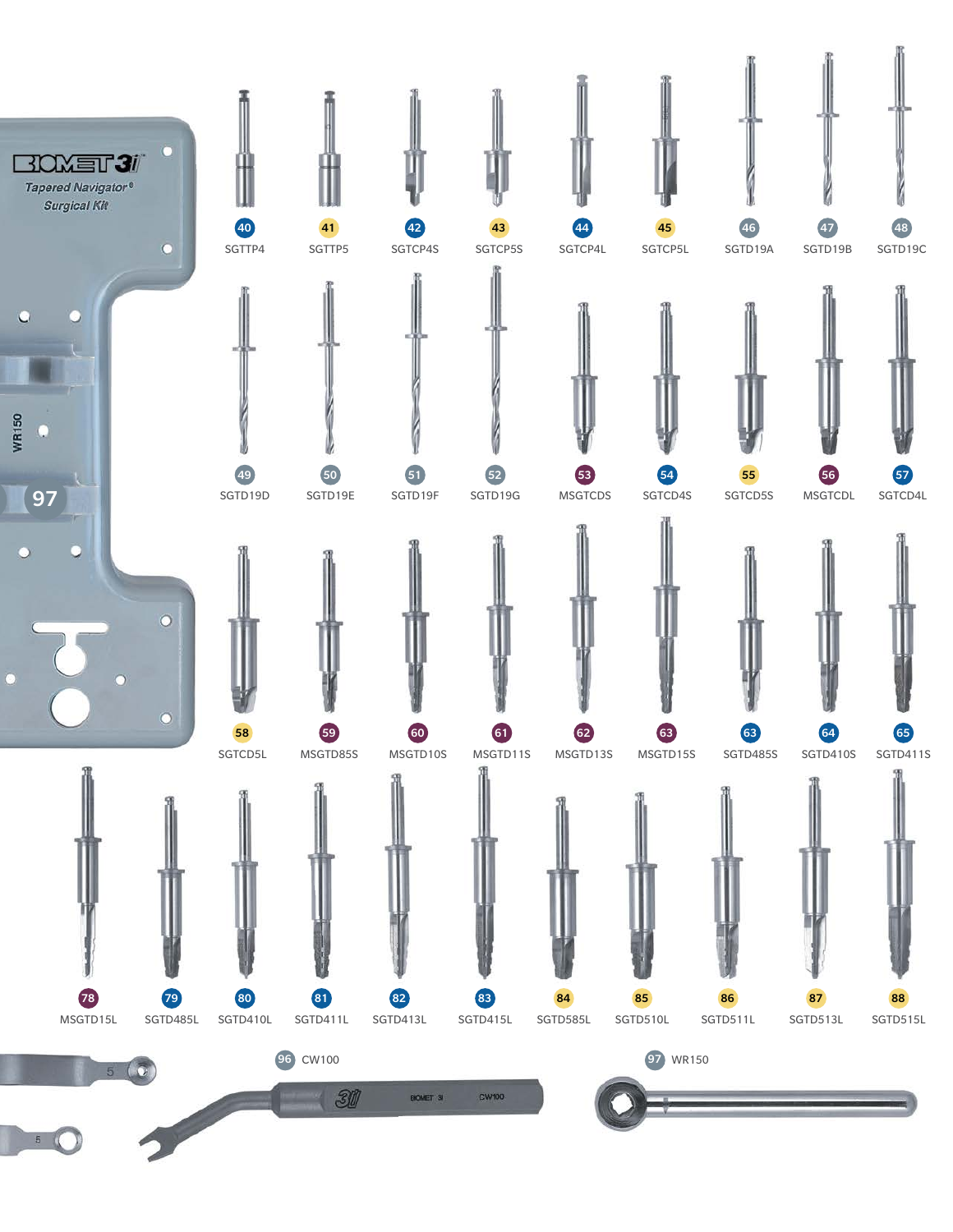## Implant Mount Assembly Layout













IMBP5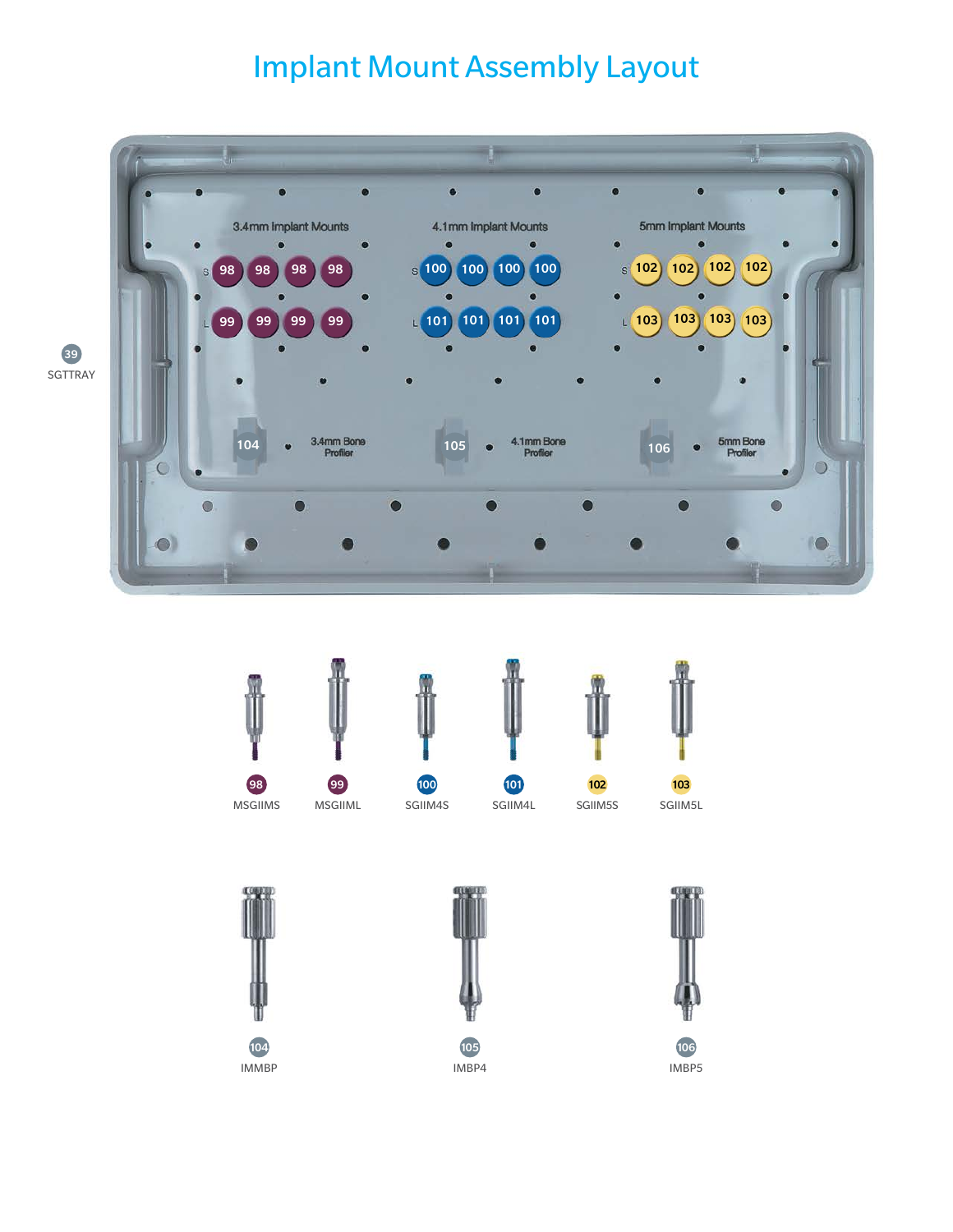#### Tap Kit Assembly Layout

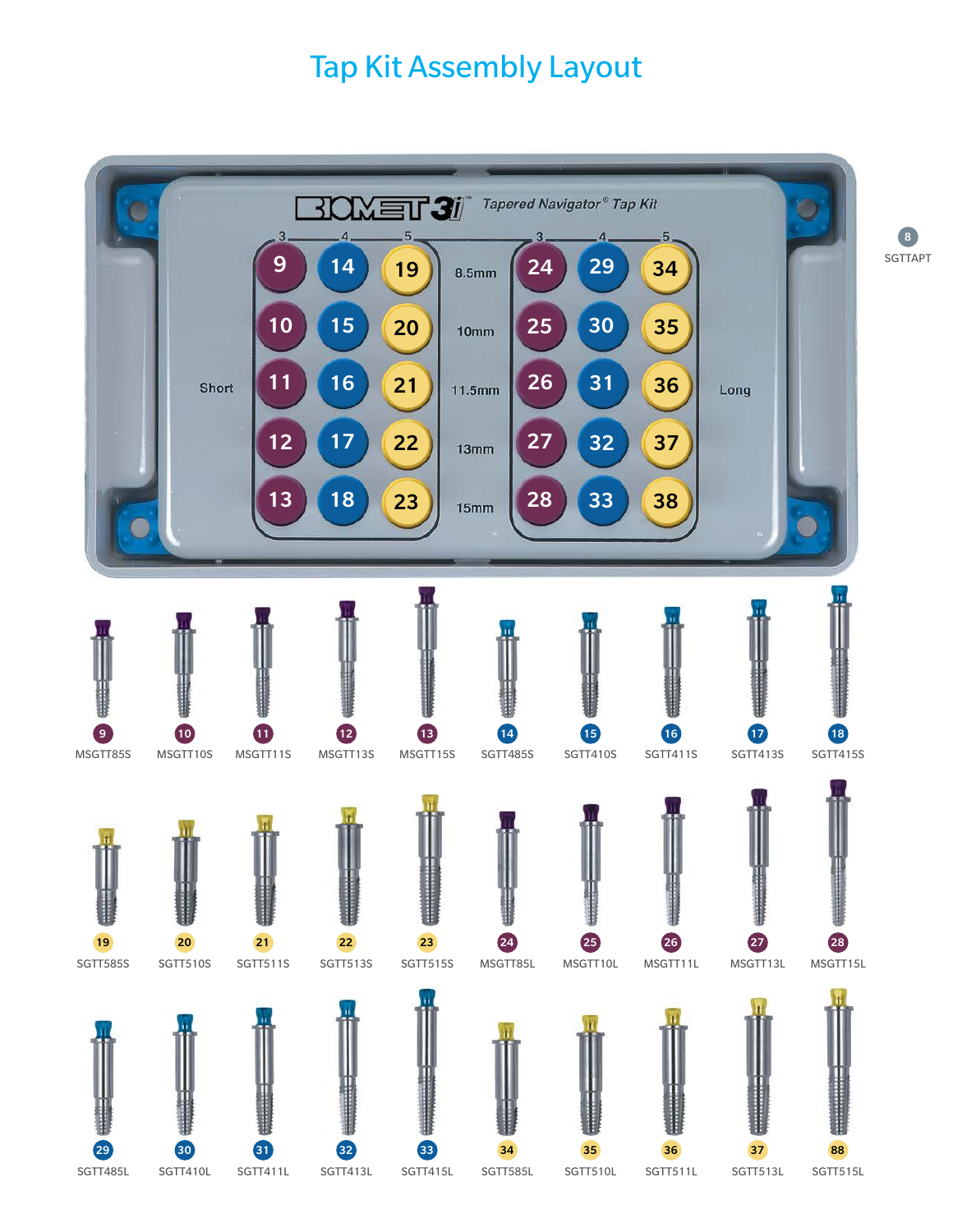#### Implant Analog Mount Kit

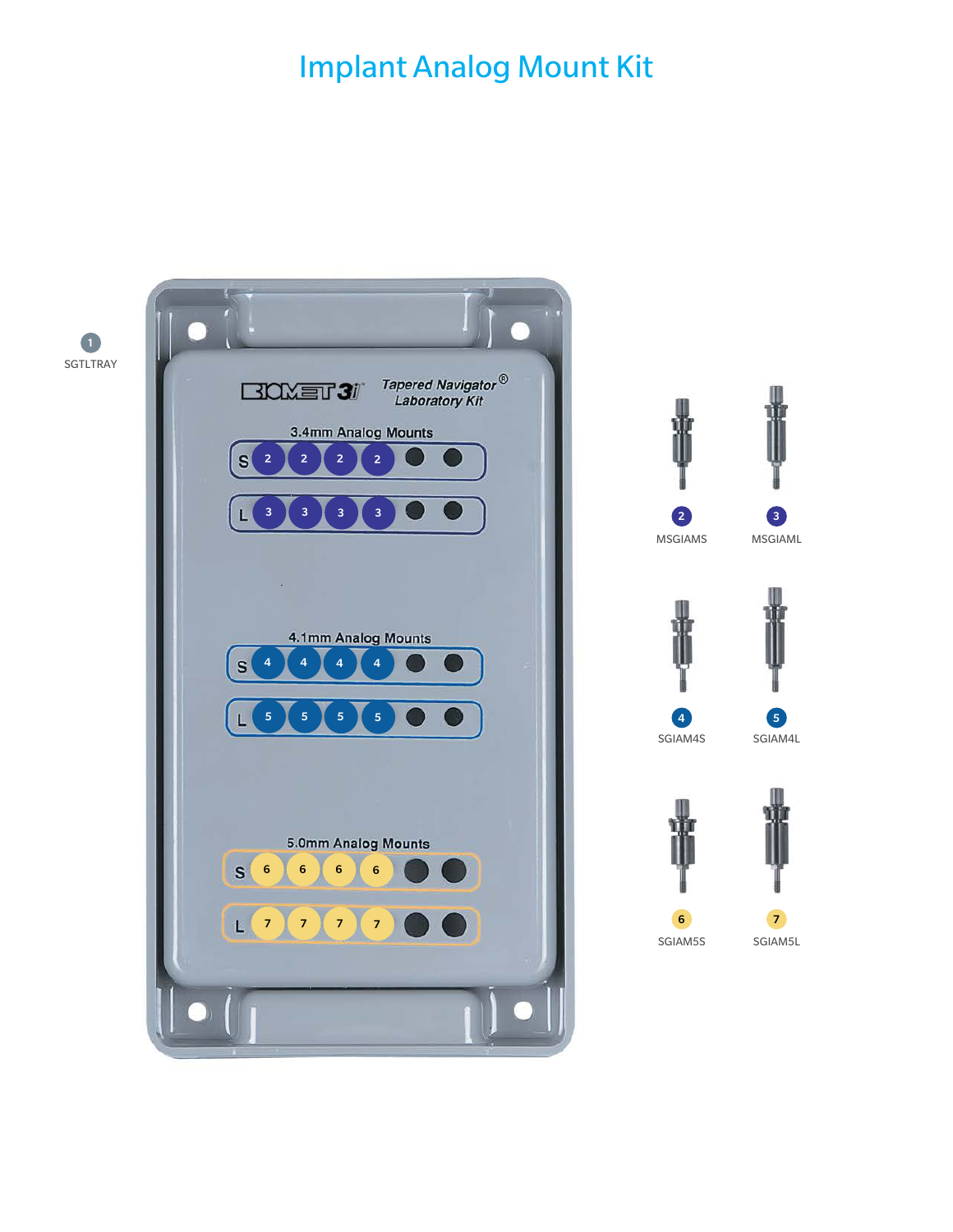## Tapered Navigator System Instrumentation

|                 | Item No.                 | Description                                                                                                        |          | Item No.                       | <b>Description</b>                                               |  |
|-----------------|--------------------------|--------------------------------------------------------------------------------------------------------------------|----------|--------------------------------|------------------------------------------------------------------|--|
| 1               | <b>SGTLTRAY</b>          | Tapered Navigator Laboratory Tray                                                                                  | 54       | SGTCD4S                        | Tapered Navigator Countersink Drill, 4.1 mm(D) - Short           |  |
| $\overline{2}$  | <b>MSGIAMS</b>           | Navigator Certain <sup>®</sup> Analog Mount, 3.4 mm(D) - Short                                                     | 55       | <b>SGTCD5S</b>                 | Tapered Navigator Countersink Drill, 5 mm(D) - Short             |  |
| 3               | <b>MSGIAML</b>           | Navigator Certain Analog Mount, 3.4 mm(D) - Long                                                                   | 56       | <b>MSGTCDL</b>                 | Tapered Navigator Countersink Drill, 3.4 mm(D) - Long            |  |
| $\overline{4}$  | <b>SGIAM4S</b>           | Navigator Certain Analog Mount, 4.1 mm(D) - Short                                                                  | 57       | <b>SGTCD4L</b>                 | Tapered Navigator Countersink Drill, 4.1 mm(D) - Long            |  |
| 5               | SGIAM4L                  | Navigator Certain Analog Mount, 4.1 mm(D) - Long                                                                   | 58       | <b>SGTCD5L</b>                 | Tapered Navigator Countersink Drill, 5 mm(D) - Long              |  |
| $6\phantom{1}6$ | <b>SGIAM5S</b>           | Navigator Certain Analog Mount, 5 mm(D) - Short                                                                    | 59       | <b>MSGTD85S</b>                | Tapered Navigator Shaping Drill, 3.25 mm(D) x 8.5 mm(L) - Short  |  |
| 7               | <b>SGIAM5L</b>           | Navigator Certain Analog Mount, 5 mm(D) - Long                                                                     | 60       | <b>MSGTD10S</b>                | Tapered Navigator Shaping Drill, 3.25 mm(D) x 10 mm(L) - Short   |  |
| 8               | <b>SGTTAPT</b>           | <b>Tapered Navigator Bone Tap Tray</b>                                                                             | 61       | <b>MSGTD11S</b>                | Tapered Navigator Shaping Drill, 3.25 mm(D) x 11.5 mm(L) - Short |  |
| 9               | MSGTT85S                 | Tapered Navigator Bone Tap, 3.25 mm(D) x 8.5 mm(L) - Short                                                         | 62       | <b>MSGTD13S</b>                | Tapered Navigator Shaping Drill, 3.25 mm(D) x 13 mm(L) - Short   |  |
| 10              | MSGTT10S                 | Tapered Navigator Bone Tap, 3.25 mm(D) x 10 mm(L) - Short                                                          | 63       | <b>MSGTD15S</b>                | Tapered Navigator Shaping Drill, 3.25 mm(D) x 15 mm(L) - Short   |  |
| 11              | MSGTT11S                 | Tapered Navigator Bone Tap, 3.25 mm(D) x 11.5 mm(L) - Short                                                        | 64       | <b>SGTD485S</b>                | Tapered Navigator Shaping Drill, 4 mm(D) x 8.5 mm(L) - Short     |  |
| 12              | MSGTT13S                 | Tapered Navigator Bone Tap, 3.25 mm(D) x 13 mm(L) - Short                                                          | 65       | <b>SGTD410S</b>                | Tapered Navigator Shaping Drill, 4 mm(D) x 10 mm(L) - Short      |  |
| 13              | MSGTT15S                 | Tapered Navigator Bone Tap, 3.25 mm(D) x 15 mm(L) - Short                                                          | 66       | <b>SGTD411S</b>                | Tapered Navigator Shaping Drill, 4 mm(D) x 11.5 mm(L) - Short    |  |
| 14              | <b>SGTT485S</b>          | Tapered Navigator Bone Tap, 4 mm(D) x 8.5 mm(L) - Short                                                            | 67       | <b>SGTD413S</b>                | Tapered Navigator Shaping Drill, 4 mm(D) x 13 mm(L) - Short      |  |
| 15              | <b>SGTT410S</b>          | Tapered Navigator Bone Tap, 4 mm(D) x 10 mm(L) - Short                                                             | 68       | <b>SGTD415S</b>                | Tapered Navigator Shaping Drill, 4 mm(D) x 15 mm(L) - Short      |  |
| 16              | <b>SGTT411S</b>          | Tapered Navigator Bone Tap, 4 mm(D) x 11.5 mm(L) - Short                                                           | 69       | <b>SGTD585S</b>                | Tapered Navigator Shaping Drill, 5 mm(D) x 8.5 mm(L) - Short     |  |
| 17              | <b>SGTT413S</b>          | Tapered Navigator Bone Tap, 4 mm(D) x 13 mm(L) - Short                                                             | 70       | <b>SGTD510S</b>                | Tapered Navigator Shaping Drill, 5 mm(D) x 10 mm(L) - Short      |  |
| 18              | <b>SGTT415S</b>          | Tapered Navigator Bone Tap, 4 mm(D) x 15 mm(L) - Short                                                             | 71       | <b>SGTD511S</b>                | Tapered Navigator Shaping Drill, 5 mm(D) x 11.5 mm(L) - Short    |  |
| 19              | <b>SGTT585S</b>          | Tapered Navigator Bone Tap, 5 mm(D) x 8.5 mm(L) - Short                                                            | 72       | <b>SGTD513S</b>                | Tapered Navigator Shaping Drill, 5 mm(D) x 13 mm(L) - Short      |  |
| 20              | <b>SGTT510S</b>          | Tapered Navigator Bone Tap, 5 mm(D) x 10 mm(L) - Short                                                             | 73       | <b>SGTD515S</b>                | Tapered Navigator Shaping Drill, 5 mm(D) x 15 mm(L) - Short      |  |
| 21              | <b>SGTT511S</b>          | Tapered Navigator Bone Tap, 5 mm(D) x 11.5 mm(L) - Short                                                           | 74       | MSGTD85L                       | Tapered Navigator Shaping Drill, 3.25 mm(D) x 8.5 mm(L) - Long   |  |
| 22              | <b>SGTT513S</b>          | Tapered Navigator Bone Tap, 5 mm(D) x 13 mm(L) - Short                                                             | 75       | <b>MSGTD10L</b>                | Tapered Navigator Shaping Drill, 3.25 mm(D) x 10 mm(L) - Long    |  |
| 23              | <b>SGTT515S</b>          | Tapered Navigator Bone Tap, 5 mm(D) x 15 mm(L) - Short                                                             | 76       | MSGTD11L                       | Tapered Navigator Shaping Drill, 3.25 mm(D) x 11.5 mm(L) - Long  |  |
| 24              | MSGTT85L                 | Tapered Navigator Bone Tap, 3.25 mm(D) x 8.5 mm(L) - Long                                                          | 77       | <b>MSGTD13L</b>                | Tapered Navigator Shaping Drill, 3.25 mm(D) x 13 mm(L) - Long    |  |
| 25              | MSGTT10L                 | Tapered Navigator Bone Tap, 3.25 mm(D) x 10 mm(L) - Long                                                           | 78       | MSGTD15L                       | Tapered Navigator Shaping Drill, 3.25 mm(D) x 15 mm(L) - Long    |  |
| 26              | MSGTT11L                 | Tapered Navigator Bone Tap, 3.25 mm(D) x 11.5 mm(L) - Long                                                         | 79       | SGTD485L                       | Tapered Navigator Shaping Drill, 4 mm(D) x 8.5 mm(L) - Long      |  |
| 27              | MSGTT13L                 | Tapered Navigator Bone Tap, 3.25 mm(D) x 13 mm(L) - Long                                                           | 80       | SGTD410L                       | Tapered Navigator Shaping Drill, 4 mm(D) x 10 mm(L) - Long       |  |
| 28              | MSGTT15L                 | Tapered Navigator Bone Tap, 3.25 mm(D) x 15 mm(L) - Long                                                           | 81       | SGTD411L                       | Tapered Navigator Shaping Drill, 4 mm(D) x 11.5 mm(L) - Long     |  |
| 29              | <b>SGTT485L</b>          | Tapered Navigator Bone Tap, 4 mm(D) x 8.5 mm(L) - Long                                                             | 82       | SGTD413L                       | Tapered Navigator Shaping Drill, 4 mm(D) x 13 mm(L) - Long       |  |
| 30              | <b>SGTT410L</b>          | Tapered Navigator Bone Tap, 4 mm(D) x 10 mm(L) - Long                                                              | 83       | SGTD415L                       | Tapered Navigator Shaping Drill, 4 mm(D) x 15 mm(L) - Long       |  |
| 31              | <b>SGTT411L</b>          | Tapered Navigator Bone Tap, 4 mm(D) x 11.5 mm(L) - Long                                                            | 84       | SGTD585L                       | Tapered Navigator Shaping Drill, 5 mm(D) x 8.5 mm(L) - Long      |  |
| 32              | <b>SGTT413L</b>          | Tapered Navigator Bone Tap, 4 mm(D) x 13 mm(L) - Long                                                              | 85       | SGTD510L                       | Tapered Navigator Shaping Drill, 5 mm(D) x 10 mm(L) - Long       |  |
| 33              | <b>SGTT415L</b>          | Tapered Navigator Bone Tap, 4 mm(D) x 15 mm(L) - Long                                                              | 86       | SGTD511L                       | Tapered Navigator Shaping Drill, 5 mm(D) x 11.5 mm(L) - Long     |  |
| 34              | <b>SGTT585L</b>          | Tapered Navigator Bone Tap, 5 mm(D) x 8.5 mm(L) - Long                                                             | 87       | SGTD513L                       | Tapered Navigator Shaping Drill, 5 mm(D) x 13 mm(L) - Long       |  |
| 35              | <b>SGTT510L</b>          | Tapered Navigator Bone Tap, 5 mm(D) x 10 mm(L) - Long                                                              | 88       | SGTD515L                       | Tapered Navigator Shaping Drill, 5 mm(D) x 15 mm(L) - Long       |  |
| 36              | SGTT511L                 | Tapered Navigator Bone Tap, 5 mm(D) x 11.5 mm(L) - Long                                                            | 89       | MDR <sub>10</sub>              | <b>Handpiece Connector</b>                                       |  |
| 37              | SGTT513L                 | Tapered Navigator Bone Tap, 5 mm(D) x 13 mm(L) - Long                                                              | 90       | PHD02N                         | Narrow Posterior Large Hex Driver, 17 mm                         |  |
| 38              | <b>SGTT515L</b>          | Tapered Navigator Bone Tap, 5 mm(D) x 15 mm(L) - Long                                                              | 91       | <b>RASH3N</b>                  | Narrow Right Angle Large Hexed Driver Tip, 24 mm                 |  |
| 39              | <b>SGTTRAY</b>           | <b>Tapered Navigator Surgical Tray</b>                                                                             | 92       | <b>RE100</b>                   | Ratchet Extension 6 mm(L)                                        |  |
| 40              | SGTTP4                   | Tapered Navigator Tissue Punch, 4.1 mm(D)                                                                          | 93       | <b>RE200</b>                   | Ratchet Extension 15 mm(L)                                       |  |
| 41              | SGTTP5<br><b>SGTCP4S</b> | Tapered Navigator Tissue Punch, 5 mm(D)                                                                            | 94       | <b>SGTDPHT</b>                 | Tapered Navigator Twist Drill Positioning Handle                 |  |
| 42<br>43        | <b>SGTCP5S</b>           | Tapered Navigator Cortical Perforator, 4.1 mm(D) - Short<br>Tapered Navigator Cortical Perforator, 5 mm(D) - Short | 95<br>96 | <b>SGTDPHR</b><br><b>CW100</b> | Tapered Navigator Reduction Drill Positioning Handle             |  |
| 44              | SGTCP4L                  | Tapered Navigator Cortical Perforator, 4.1 mm(D) - Long                                                            | 97       | <b>WR150</b>                   | Open End Wrench<br><b>Ratchet Wrench</b>                         |  |
| 45              | <b>SGTCP5L</b>           | Tapered Navigator Cortical Perforator, 5 mm(D) - Long                                                              | 98       | <b>MSGIIMS</b>                 | Navigator Certain Implant Mount, 3.4 mm(D) - Short               |  |
| 46              | SGTD19A                  | Tapered Navigator Twist Drill, 1.9 mm(D) x a(L)                                                                    | 99       | <b>MSGIIML</b>                 | Navigator Certain Implant Mount, 3.4 mm(D) - Long                |  |
| 47              | SGTD19B                  | Tapered Navigator Twist Drill, 1.9 mm(D) x b(L)                                                                    | 100      | SGIIM4S                        | Navigator Certain Implant Mount, 4.1 mm(D) - Short               |  |
| 48              | SGTD19C                  | Tapered Navigator Twist Drill, 1.9 mm(D) x c(L)                                                                    | 101      | SGIIM4L                        | Navigator Certain Implant Mount, 4.1 mm(D - Long                 |  |
| 49              | SGTD19D                  | Tapered Navigator Twist Drill, 1.9 mm(D) x d(L)                                                                    | 102      | <b>SGIIM5S</b>                 | Navigator Certain Implant Mount, 5 mm(D) - Short                 |  |
| 50              | SGTD19E                  | Tapered Navigator Twist Drill, 1.9 mm(D) x e(L)                                                                    | 103      | <b>SGIIM5L</b>                 | Navigator Certain Implant Mount, 5 mm(D) - Long                  |  |
| 51              | SGTD19F                  | Tapered Navigator Twist Drill, 1.9 mm(D) x f(L)                                                                    | 104      | <b>IMMBP</b>                   | Certain Manual Bone Profiler, 3.4 mm(D) x 4.1 mm(P)              |  |
| 52              | SGTD19G                  | Tapered Navigator Twist Drill, 1.9 mm(D) x g(L)                                                                    | 105      | IMBP4                          | Certain Manual Bone Profiler, 4.1 mm(D) x 5 mm(P)                |  |
| 53              | <b>MSGTCDS</b>           | Tapered Navigator Countersink Drill, 3.4 mm(D) - Short                                                             | 106      | <b>IMBP5</b>                   | Certain Manual Bone Profiler, 5 mm(D) x 6 mm(P)                  |  |

|          | Item No.                    | <b>Description</b>                                                                |  |  |
|----------|-----------------------------|-----------------------------------------------------------------------------------|--|--|
| 54       | SGTCD4S                     | Tapered Navigator Countersink Drill, 4.1 mm(D) - Short                            |  |  |
| 55       | SGTCD5S                     | Tapered Navigator Countersink Drill, 5 mm(D) - Short                              |  |  |
| 56       | <b>MSGTCDL</b>              | Tapered Navigator Countersink Drill, 3.4 mm(D) - Long                             |  |  |
| 57       | <b>SGTCD4L</b>              | Tapered Navigator Countersink Drill, 4.1 mm(D) - Long                             |  |  |
| 58       | <b>SGTCD5L</b>              | Tapered Navigator Countersink Drill, 5 mm(D) - Long                               |  |  |
| 59       | <b>MSGTD85S</b>             | Tapered Navigator Shaping Drill, 3.25 mm(D) x 8.5 mm(L) - Short                   |  |  |
| 60       | <b>MSGTD10S</b>             | Tapered Navigator Shaping Drill, 3.25 mm(D) x 10 mm(L) - Short                    |  |  |
| 61       | <b>MSGTD11S</b>             | Tapered Navigator Shaping Drill, 3.25 mm(D) x 11.5 mm(L) - Short                  |  |  |
| 62       | <b>MSGTD13S</b>             | Tapered Navigator Shaping Drill, 3.25 mm(D) x 13 mm(L) - Short                    |  |  |
| 63       | <b>MSGTD15S</b>             | Tapered Navigator Shaping Drill, 3.25 mm(D) x 15 mm(L) - Short                    |  |  |
| 64       | <b>SGTD485S</b>             | Tapered Navigator Shaping Drill, 4 mm(D) x 8.5 mm(L) - Short                      |  |  |
| 65       | <b>SGTD410S</b>             | Tapered Navigator Shaping Drill, 4 mm(D) x 10 mm(L) - Short                       |  |  |
| 66       | <b>SGTD411S</b>             | Tapered Navigator Shaping Drill, 4 mm(D) x 11.5 mm(L) - Short                     |  |  |
| 67       | <b>SGTD413S</b>             | Tapered Navigator Shaping Drill, 4 mm(D) x 13 mm(L) - Short                       |  |  |
| 68       | <b>SGTD415S</b>             | Tapered Navigator Shaping Drill, 4 mm(D) x 15 mm(L) - Short                       |  |  |
| 69       | SGTD585S                    | Tapered Navigator Shaping Drill, 5 mm(D) x 8.5 mm(L) - Short                      |  |  |
| 70       | <b>SGTD510S</b>             | Tapered Navigator Shaping Drill, 5 mm(D) x 10 mm(L) - Short                       |  |  |
| 71       | SGTD511S                    | Tapered Navigator Shaping Drill, 5 mm(D) x 11.5 mm(L) - Short                     |  |  |
| 72       | SGTD513S                    | Tapered Navigator Shaping Drill, 5 mm(D) x 13 mm(L) - Short                       |  |  |
| 73       | SGTD515S                    | Tapered Navigator Shaping Drill, 5 mm(D) x 15 mm(L) - Short                       |  |  |
| 74       | <b>MSGTD85L</b>             | Tapered Navigator Shaping Drill, 3.25 mm(D) x 8.5 mm(L) - Long                    |  |  |
| 75       | <b>MSGTD10L</b>             | Tapered Navigator Shaping Drill, 3.25 mm(D) x 10 mm(L) - Long                     |  |  |
| 76       | MSGTD11L                    | Tapered Navigator Shaping Drill, 3.25 mm(D) x 11.5 mm(L) - Long                   |  |  |
| 77       | <b>MSGTD13L</b>             | Tapered Navigator Shaping Drill, 3.25 mm(D) x 13 mm(L) - Long                     |  |  |
| 78       | MSGTD15L                    | Tapered Navigator Shaping Drill, 3.25 mm(D) x 15 mm(L) - Long                     |  |  |
| 79       | SGTD485L                    | Tapered Navigator Shaping Drill, 4 mm(D) x 8.5 mm(L) - Long                       |  |  |
| 80       | SGTD410L                    | Tapered Navigator Shaping Drill, 4 mm(D) x 10 mm(L) - Long                        |  |  |
| 81       | <b>SGTD411L</b>             | Tapered Navigator Shaping Drill, 4 mm(D) x 11.5 mm(L) - Long                      |  |  |
| 82       | SGTD413L                    | Tapered Navigator Shaping Drill, 4 mm(D) x 13 mm(L) - Long                        |  |  |
| 83       | SGTD415L                    | Tapered Navigator Shaping Drill, 4 mm(D) x 15 mm(L) - Long                        |  |  |
| 84       | SGTD585L                    | Tapered Navigator Shaping Drill, 5 mm(D) x 8.5 mm(L) - Long                       |  |  |
| 85       | SGTD510L                    | Tapered Navigator Shaping Drill, 5 mm(D) x 10 mm(L) - Long                        |  |  |
| 86       | SGTD511L                    | Tapered Navigator Shaping Drill, 5 mm(D) x 11.5 mm(L) - Long                      |  |  |
| 87<br>88 | <b>SGTD513L</b><br>SGTD515L | Tapered Navigator Shaping Drill, 5 mm(D) x 13 mm(L) - Long                        |  |  |
| 89       | <b>MDR10</b>                | Tapered Navigator Shaping Drill, 5 mm(D) x 15 mm(L) - Long<br>Handpiece Connector |  |  |
| 90       | PHD02N                      | Narrow Posterior Large Hex Driver, 17 mm                                          |  |  |
| 91       | <b>RASH3N</b>               | Narrow Right Angle Large Hexed Driver Tip, 24 mm                                  |  |  |
| 92       | <b>RE100</b>                | Ratchet Extension 6 mm(L)                                                         |  |  |
| 93       | <b>RE200</b>                | Ratchet Extension 15 mm(L)                                                        |  |  |
| 94       | <b>SGTDPHT</b>              | Tapered Navigator Twist Drill Positioning Handle                                  |  |  |
| 95       | <b>SGTDPHR</b>              | <b>Tapered Navigator Reduction Drill Positioning Handle</b>                       |  |  |
| 96       | <b>CW100</b>                | Open End Wrench                                                                   |  |  |
| 97       | <b>WR150</b>                | <b>Ratchet Wrench</b>                                                             |  |  |
| 98       | <b>MSGIIMS</b>              | Navigator Certain Implant Mount, 3.4 mm(D) - Short                                |  |  |
| 99       | <b>MSGIIML</b>              | Navigator Certain Implant Mount, 3.4 mm(D) - Long                                 |  |  |
| 100      | <b>SGIIM4S</b>              | Navigator Certain Implant Mount, 4.1 mm(D) - Short                                |  |  |
| 101      | SGIIM4L                     | Navigator Certain Implant Mount, 4.1 mm(D - Long                                  |  |  |
| 102      | <b>SGIIM5S</b>              | Navigator Certain Implant Mount, 5 mm(D) - Short                                  |  |  |
| 103      | <b>SGIIM5L</b>              | Navigator Certain Implant Mount, 5 mm(D) - Long                                   |  |  |
| 104      | <b>IMMBP</b>                | Certain Manual Bone Profiler, 3.4 mm(D) x 4.1 mm(P)                               |  |  |
| 105      | IMBP4                       | Certain Manual Bone Profiler, 4.1 mm(D) x 5 mm(P)                                 |  |  |
| 106      | IMBP5                       | Certain Manual Bone Profiler, 5 mm(D) x 6 mm(P)                                   |  |  |